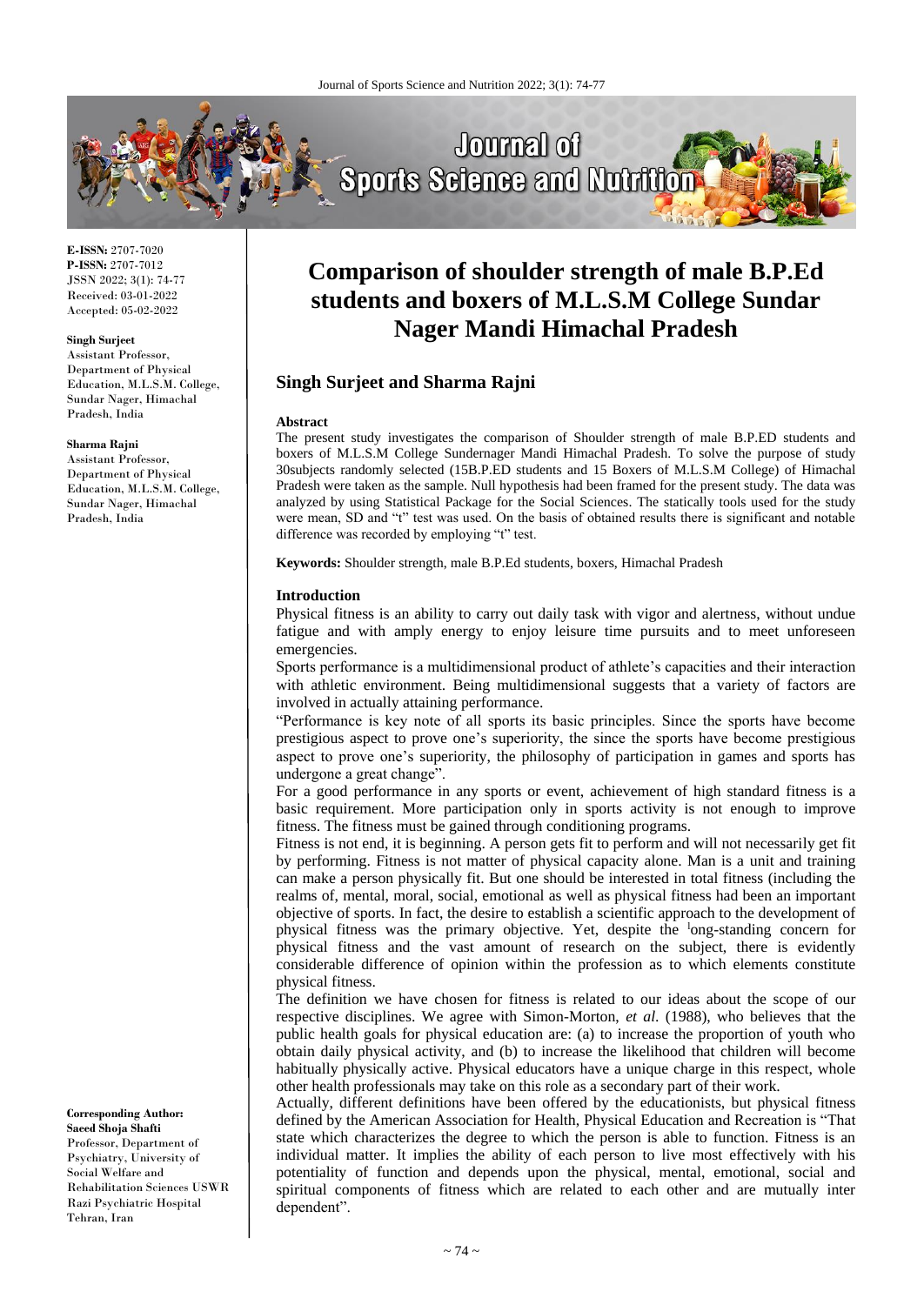Often people think only of fitness when the terms "Fitness is used, but the above definition implies that one should view physical fitness as only a part of total fitness. A person is considered to be fit for a particular task or activity when he can accomplish it with a reasonable degree of efficiency, without undue fatigue and recovery from the effects of exertion.

Physical fitness as the "capacity of the heart, blood vessels, lungs and muscles to functions at optional efficiency". Physical fitness means that a person possessing it, meets certain physical requirements. These requirements may be anatomical, physiological or both. The degree to which a person functions physically, mentally, emotionally and socially all aspects of which impinge upon each other and are closely inter-women into the fabric of the human being.

Physical fitness is an important component of total fitness. The term "physical fitness" means more than muscular strength and stamina. It implies efficient performance in exercise or work and a reasonable measure of skill in the performance of selected physical activities.

"Physical fitness is the condition of one's body judged n terms of age, height, weight and chest expansion, in term of absence of defects from disease, constitutional affection or bodily infirmity pulls physical development vigour, vitality and radiant with health should be seen in one who is physically fit".

Physical fitness is most appropriate considered as the ability to carry out daily tasks with vigour and alertness without undue fatigue with ample energy to engage leisure in pursuits and to meet emergences situations". The physical fitness is the ability to last to bear up to with stress and to preserve under difficult circumstances whereas unfit person would be ineffective and would quit. The definition implies that physical fitness is more that "not being sick" or merely "being well, it is a positive quality" extending on a continuum from death to abundant life. Thus living individual have come degree physical fitness which is minimal in the severally ill and maximal in the highly trained athlete. It varies considerably in different people and in the same person from time to time.

"Fitness is not en end, it is beginning: A person must to fit to perform and will not necessarily get bit by performing. Fitness is not matter of physical capacity alone. Man is a unit training can make a person physical fit. But one should be interested fitness (including the realms of mental, moral, social, tonal as well a physical fitness) when coming someone reach his potential".

For a high level of performance physical fitness is most important therefore, physical fitness is considered to be fundamental criterion for developing an efficient system of selection strategy.

Physical fitness is one's valuable trait it cannot be purchased but has to be earned through daily routine of well-planned physical activities".

Physical fitness is the ability of the body to adopt and to recover from strenuous exercise. It is alertness without undue fatigue, sufficient energy for unforeseen emergencies. The same degree of physical fitness is not essential for everyone. However, everyone needs a minimal amount of fitness to be healthy and everyone is capable of achieving minimal fitness levels, all professional such as doctors, engineers, executives and others needs physical fitness. However, the degree of fitness required should vary, depending upon the profession of the person concerned. The

level of fitness necessary depends of factors such as the tasks you must perform and your potential for physical effort physical fitness varies with the individual and with the demands and requirements of specific task. The athlete must constantly work to improve his or her strength, endurance flexibility, speed and cardio respiratory efficiency, whereas the non-athlete requires less effort to maintain his or her level of physical fitness. The physical fitness various according to the circumstances of a person at different time in his or her life. There are varying degrees of physical fitness. Practically anyone can improve his or her fitness status and physical activity is essential to achieving physical fitness. There are no shortcuts physical fitness cannot be stored up, it summer and then gives up all physical activity when autumn starts will not remain physically fit.

People who are physically fit look better, feel better and possess the good health for a happy and full life physical fitness in one's richest possession it cannot be purchased, it has to be earned through daily routine of physical exercise Physical fitness is not entirely dependent on exercise desirable health practice also play an important role. Physical fitness affects the total person their intellect, emotional stability, physical conditioning and stress levels. The load of physical fitness includes proper medical care, the right kinds of food in right amounts, good oral hygiene, appropriate physical activity that is adapted to individual needs and proper amounts of rest and relaxation.

Physical fitness is not to be confused with health. Both are connected but not interdependent it is necessary to be fit, but not necessary to be fit, but not necessary to be fit to be healthy. Health is a state of complete physical, mental and social well-being and not merely the sence of disease or infirmity. W.H.O. (1976) declares physical fitness as n important facet of health. Research evidence suggests that when one is physically fit one is able to lead a more enjoyable life because of mental, optional and social development as well as physical development.

Physical fitness is an important and inseparable past of sports performance and achievement. The quality of the individual's sportsmen's fitness, as a layman thinks, is directly proportional to the level of performance. Meaning thereby, that the greater the ability of a sportsmen to attain higher level of performance.

The degree of fitness one has to develop and maintain depends upon the profession of the person. The needs of the individual are to be taken care of high performance athletes need much more physical fitness than a classroom teacher, a doctor an official or a scientist. All need physical fitness, so that the body may sustain the demands of the intellect. The degree of fitness differs from person to person. The fitness of healthy man of eighty years age is entirely different from that of young sportsman

Physical fitness is the most important determinant of excellent performance in sports. However, importance of various components of fitness varies with different sports for better performance. Physical fitness is possible through the study of motor fitness. The motor fitness can be understood by analysis of its components likes speed, strength, endurance flexibility, agility, coordination ability and balance. Although physical fitness is conditioned by heredity, physical organic and behavioral components. It is also affected by factors such as social class, socio geographic (rural-urban) environment cultural values norms and symbols.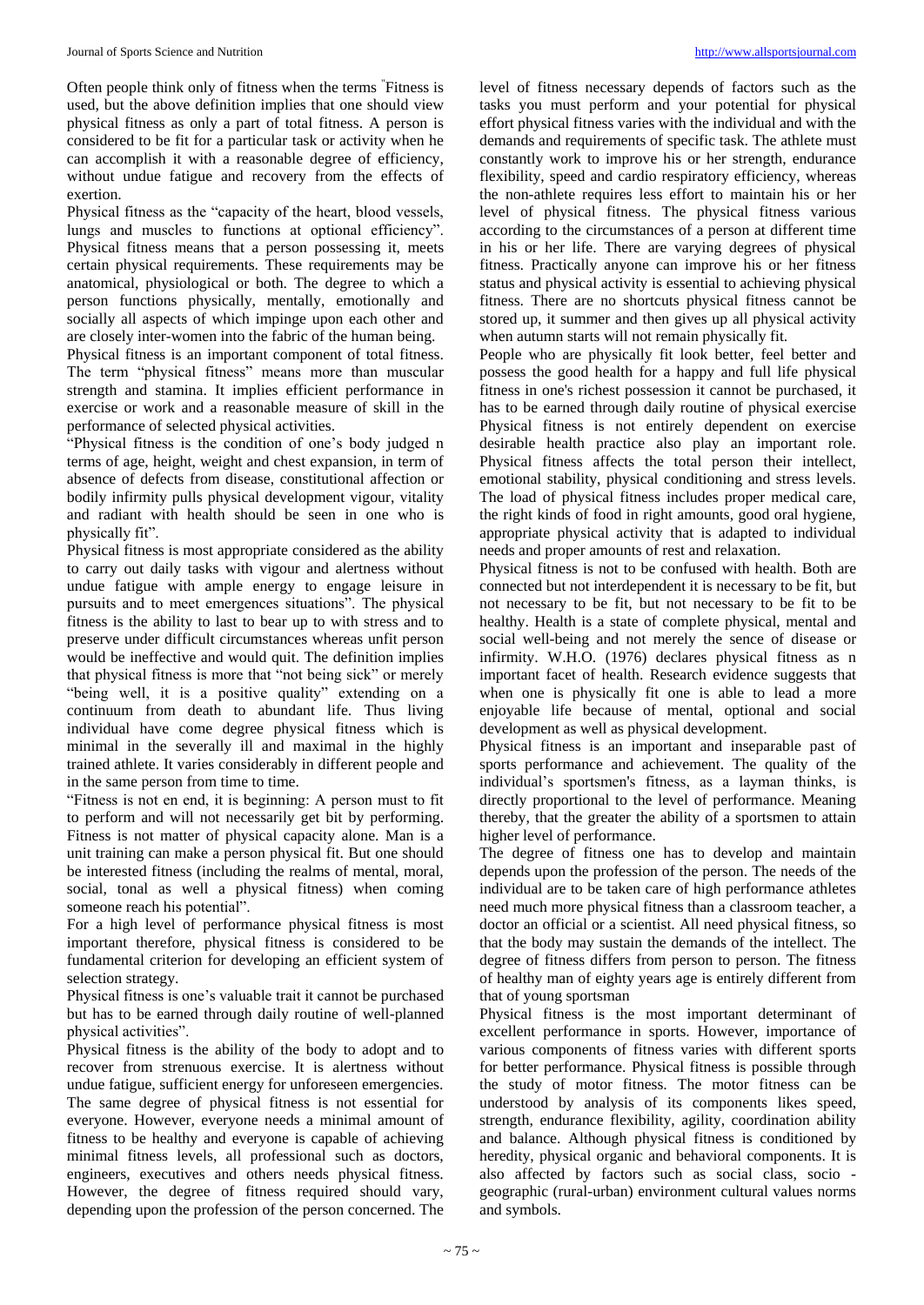Aerobic mean "In the presence of oxygen," in contrast to anaerobic which means in the absence of oxygen." Aerobic fitness reflects the overall capacity of the cardiovascular and respiratory systems to supply oxygen during sustained physical active try, as well as the ability to carry out prolonged exercise.17.18 Aerobic fitness tests often measure the maximal oxygen maximal oxygen consumption (VO2max) as an indicator of aerobic fitness. Boxing is a combat sport and a sport of scientific fighting with fists. It is a wonderful sport of self- defence. It is an art and skill where two contestants superbly coordinated and conditioned attempt to score points, through skill full maneuvering, adept footwork and series of blows. It is one of few sports that permit individuals of all sizes and weight to participate with almost equal chances of winning.

It demands of them hard training and Spartan habits to attain top physical condition. Boxing is one of the most strenuous and daring sports. This is one of the many reasons, why Boxing has long been regarded, in all the countries of the world as well as in army, as of the highest military and recreational value.

It develop all the physical and personal qualities of a human being such as strength, speed, endurance, agility, coordination, quick action and reaction. Personal qualities like determination, confidence, self-denial, self-discipline and will power etc. are also developed through boxing. Boxing is a natural sport of humans. It is a tradition and a tradition never dies. A person who engages in the sports of boxing of a person who takes part in boxing specially for sport is referred to as a boxer.

## **Methodology**

To solve the purpose of the study 30 subjects randomly selected (15B.P.ED students and 15 boxers of M.L.S.M College Sundernager) of Himachal Pradesh were taken as the sample. Null hypothesis had been framed for the present study. The shoulder strength was measured by using Pullups test taken from AAPHERED youth fitness battery. The data was analyzed by using Statistical Package for the Social Sciences. The statically tools used for the study were mean, SD and "t" test was used. On the basis of obtained results there is significant and notable difference was recorded by employing "t" test.



# **Results and Findings**

Within the limitations and delimitations of the present study following results are drawn:

**Table 1:** Significance of Mean Difference in the scores of shoulder strength of B.P.ED Students and Boxers of Sundernager college of Himachal Pradesh

| <b>Variable</b> | Group                  | $\sim$ $\sim$ | Mean  | $\mathbf{r}$<br> | <b>SED</b> | Mean diff.    | df       | $6 +$                 |
|-----------------|------------------------|---------------|-------|------------------|------------|---------------|----------|-----------------------|
| Pull-ups        | <b>B.P.ED Students</b> | . .           | 6.60  | റ റൊ<br>2.823    | .406       | 2522<br>J.JJJ | ററ<br>28 | F10<br>$\overline{a}$ |
|                 | Boxer                  | -<br>.        | 10.13 | 4.658            |            |               |          |                       |

As per table no.1 the calculated mean value of sit-ups of B.P.ED Students M.L.S.M college Sundernager is 6.60 and the calculated mean value of Boxers of M.L.S.M college Sundernager is 10.13 .The mean difference is 3.533 the standard error of difference is 1.406 and the calculated 't' value is 2.512 for 28 df. which is statistically insignificant at 0.05 level of significant when compared to table value of 't' for df 28.

# **Conclusion**

 As per table no.1 that the boxers are found better as compared to the B.P.ED students of Sundernager college in shoulder strength.

## **References**

- 1. Abdulnour AJ. "A comparative study of physical fitness of secondary school students in Kuwait and America. "Dissertation Abstracts International. 1988;48:1700-A 1988.
- 2. Andreasi V, Michelin E, Rinaldi AE, Burini RC. Physical fitness and associations with anthropometric measurements in 7 to 15 years-old school children. J Pediatr (Rio J). 2010 Nov-Dec;86(6):497-502. Epub 2010 Nov 12.
- 3. Andrew Barry Craig. "Physical fitness levels of Canadian and South African School boys". Dissertation Abstracts International. 1976;36:5912-A.
- 4. Fashrner CJ. "A comparison of physical fitness with the out of school physical activity academic achievement

and intelligence quotient of high school students," University of Maryland completed Research in Health Physical Education and Research 1962, (Vol.2).

- 5. Fox, Katharine. "The reliability and validity of selected physical fitness test for high school girls". Research Quarterly 1959.
- 6. Frank. "Comparison of Some Components of Physical Fitness and Sports Skills of ninth grade boys of rural, urban Practical school back ground" completed research in health, Physical Education and recreation. 1963;5:96.
- 7. Hunt Stanley Jack. "The Relationship Between Height, Weight, Age and the Ability to perform Manitoba's Physical and Motor Fitness Performance Test for Junior High School Students", Dissertation Abstracts International. 1975;35(9):5904.
- 8. James M, David A. "A comparison of motor performance of black and Caucasian girls aged 6-8 years research quarterly, 1977, 48.
- 9. Kapoor. "Comparison of selected physical fitness variables of senior secondary school girls of rural and urban area of Himachal Pradesh in selection to their age, height and weight", Unpublished Master Dissertation, H.P.U. Shimla. 2004;5:20-21.
- 10. Kaur Jasbir. "Assessment of motor fitness of rural and urban senior secondary school girls of Punjab state". Unpublished Doctorate Theiss, Submitted to the Punjab University Chandigarh, 1999.